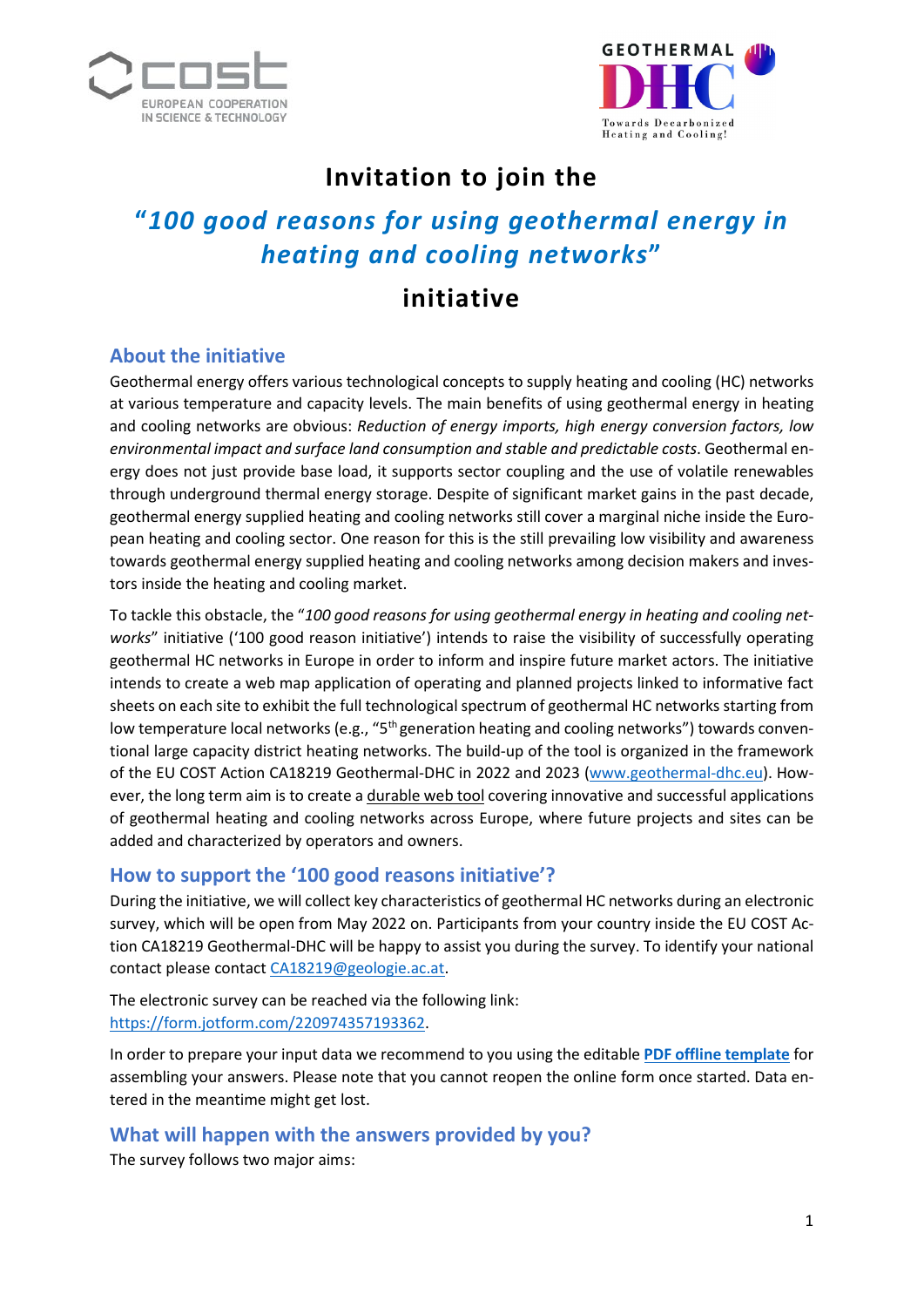



1) Published outline and characterization of geothermal energy supplied heating and cooling networks in Europe

The answers given by you will be published in public accessible fact sheets linked to a web map service, which will be available at [www.geothermal-dhc.eu](http://www.geothermal-dhc.eu/) until the end of 2023. Afterwards, the application will eventually be integrated into the web portal of the European Geothermal Energy Council or any similar international non-profit organization for a durable presentation. The main target group of this application will be public or private market actors (investors or decision makers) interested in the application of geothermal energy in Europe. In order to protect your economic interests and data privacy related to your business, eventually sensitive information (e.g. capacities, annual heat production, temperature levels etc.) will only be accessible in terms of categories for values. The online survey form includes questions, which requires mandatory answers. These questions are crucial to allow for a general characterization and description of your case study. All other questions may be asked on a voluntary level in order to provide additional helpful information to the visitors of the '100 good reason initiative'.

2) Internal data analyses concerning the technological situation and key drivers, executed within the EU COST Action CA18219 Geothermal-DHC

Geothermal-DHC aims at investigating technological as well as non-technological aspects for a better integration of geothermal energy into heating and cooling networks from a scientific perspective. Your answers provided during the survey will be used to perform statistical analyses and provide crucial information to identify future research and development efforts required. For that purpose, the electronic survey offers the voluntary option to provide specific values characterizing your geothermal energy supplied heating and cooling network. The COST Action CA18219 Geothermal-DHC ensures that these data will neither be made public nor be shared with third parties. In addition to answering the online survey form, a Geothermal-DHC representative from your country will contact you for a personal optional and voluntary stakeholder interview to identify market actor requirements to make geothermal energy use more attractive in and to identify possible further support given by science.

From autumn 2022 on, the preliminary online survey form will be transformed into a permanent web based content management systems (CMS), to which you will have access to further update or adapt your entries. As a user at the later CMS you will also have the right to delete your case study in case you decide not to support the initiative anymore. In case you would like to withdraw the information given through the survey ahead of autumn 2022, please write a short message to [CA18219@geologie.ac.at.](mailto:CA18219@geologie.ac.at)

#### **Preliminary dissemination strategy of the '100 good reason initiative'** *2022 – Soft launch*

- October: Presentation of the web map tool and fact sheets at a Geothermal-DHC side event of the European Geothermal Congress 2022, 20 October 2022, Berlin – you will receive a personal invitation to join this event
- November: Digital, European wide information campaign on the web map tool including the digital fact sheets